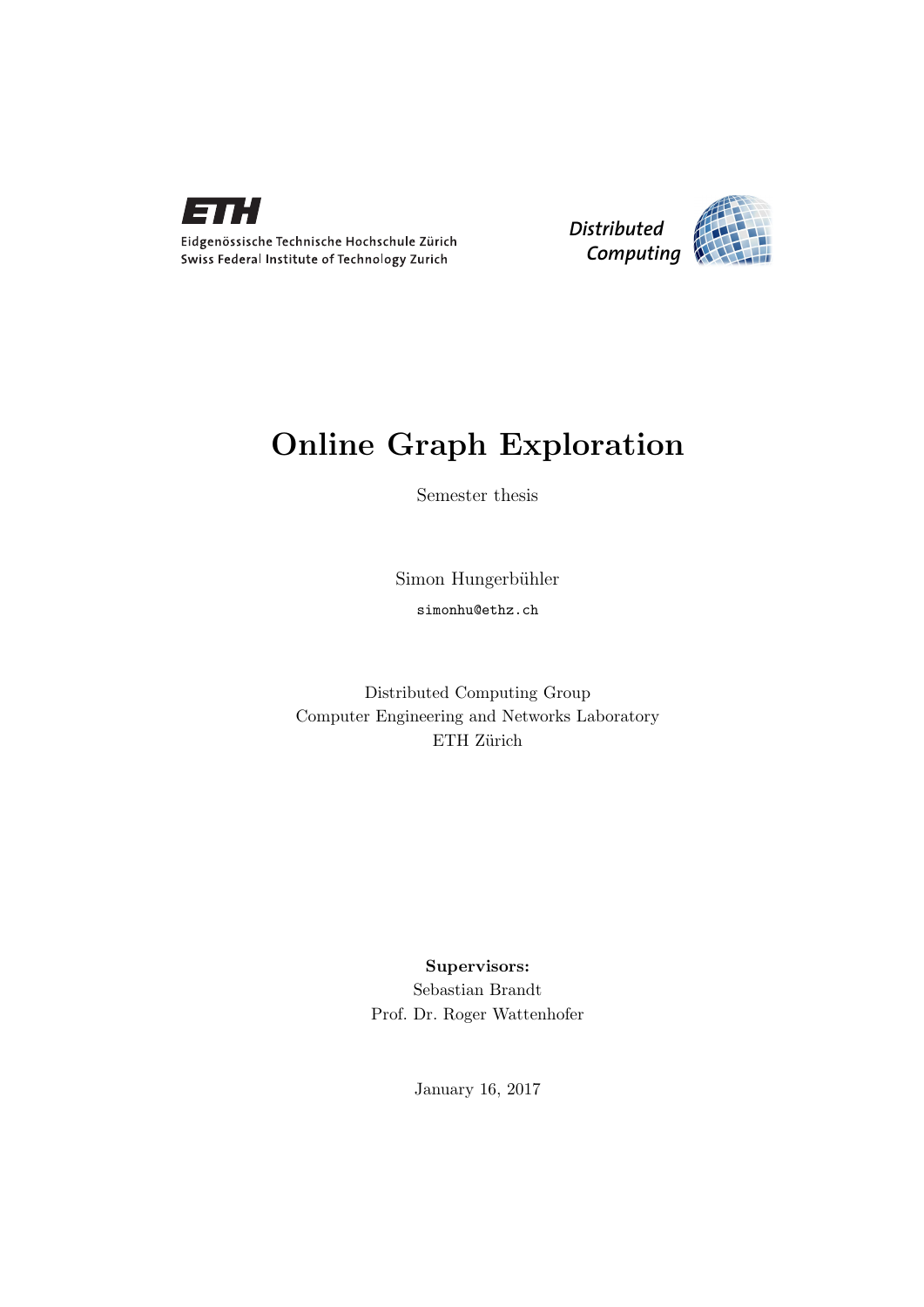## Acknowledgements

<span id="page-1-0"></span>I thank my supervising tutor Sebastian Brandt for his assistance during this thesis. He took the time for our weekly meetings and provided helpful inputs when I had trouble. He also gave me a lot of support while writing and helped me to satisfy the academic standards.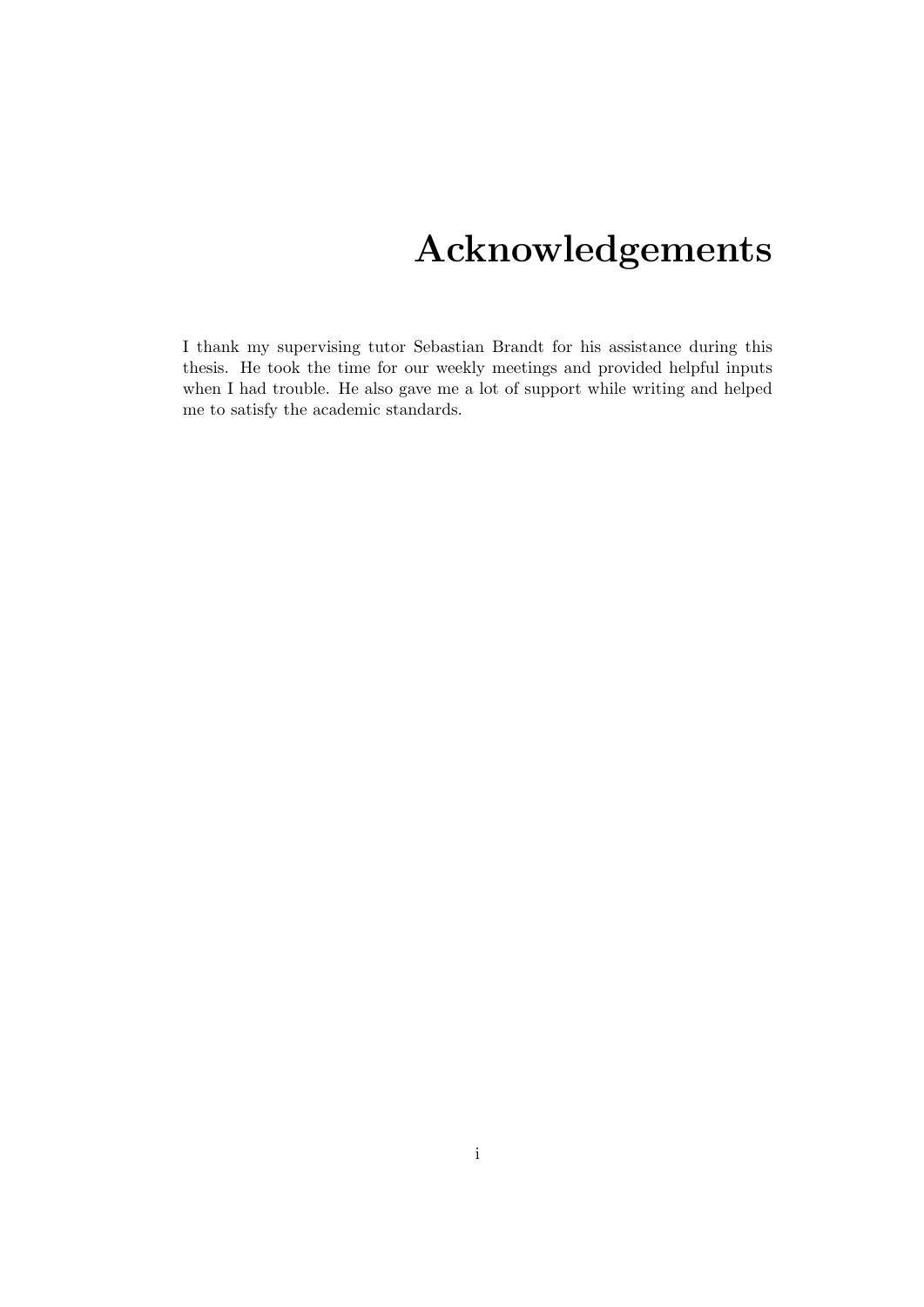### Abstract

<span id="page-2-0"></span>How should you act, if you wake up at an unknown place and you have to create a map of your environment for orientation? The problem is, that you only see the possible paths, but you do not know where they will end until you are there. What are good strategies to finish quickly? How much longer do you need, compared to someone who has a map?

First we consider unit-weight graphs. We prove a tight bound for the competitive ratio on unit-weight graphs. This bound is equal to 2.

Later we consider graphs with two different edge weights. Different natural algorithms have a competitive ratio of at least 4 on this graph class. The so called hierarchical depth search algorithm has a proven upper bound of 4 on graphs with two different edge weights. But potentially it has a better competitive ratio. We found a lower bound graph with a competitive ratio of 3.

Finally we provide an algorithm, which explores graphs with two different edge weights. This algorithm prevents some of the poor behavior of the others. It could have a better competitive ratio than 4.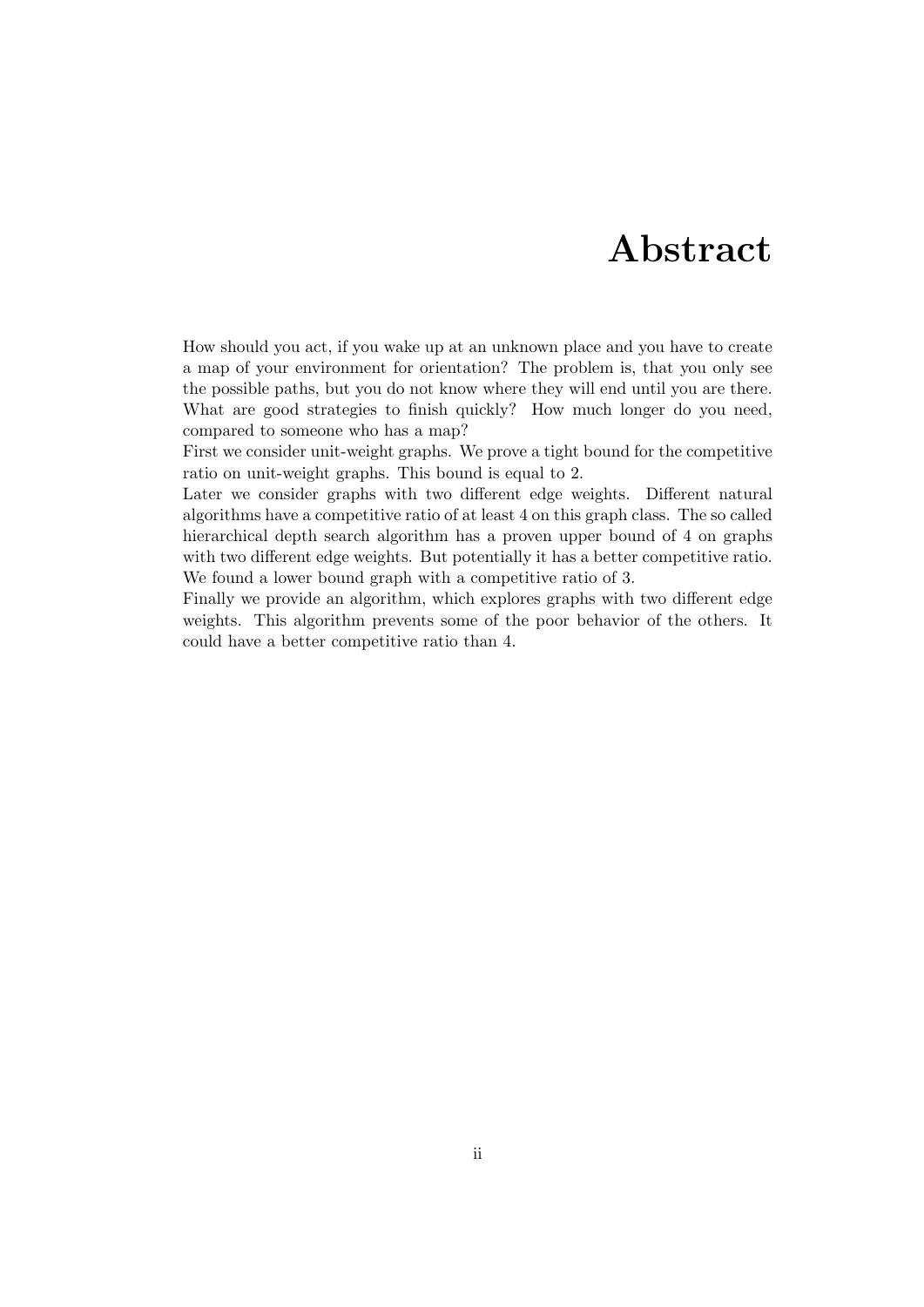## **Contents**

|              | Acknowledgements               | i                       |
|--------------|--------------------------------|-------------------------|
|              | Abstract                       | ii                      |
| 1            | Introduction                   | 1                       |
|              | 1.1                            | 1                       |
| $\bf{2}$     | Model                          | 3                       |
| 3            | <b>Unit-Weight Graphs</b>      | $\overline{\mathbf{4}}$ |
| 4            | <b>Graphs with Two Weights</b> | 6                       |
|              | 4.1                            | $6\phantom{.}6$         |
|              | 4.2                            | $\overline{7}$          |
|              | 4.3                            | 8                       |
|              | <b>Bibliography</b>            | 12                      |
| $\mathbf{A}$ | <b>Appendix Chapter</b>        | $A-1$                   |
|              |                                | $A-1$                   |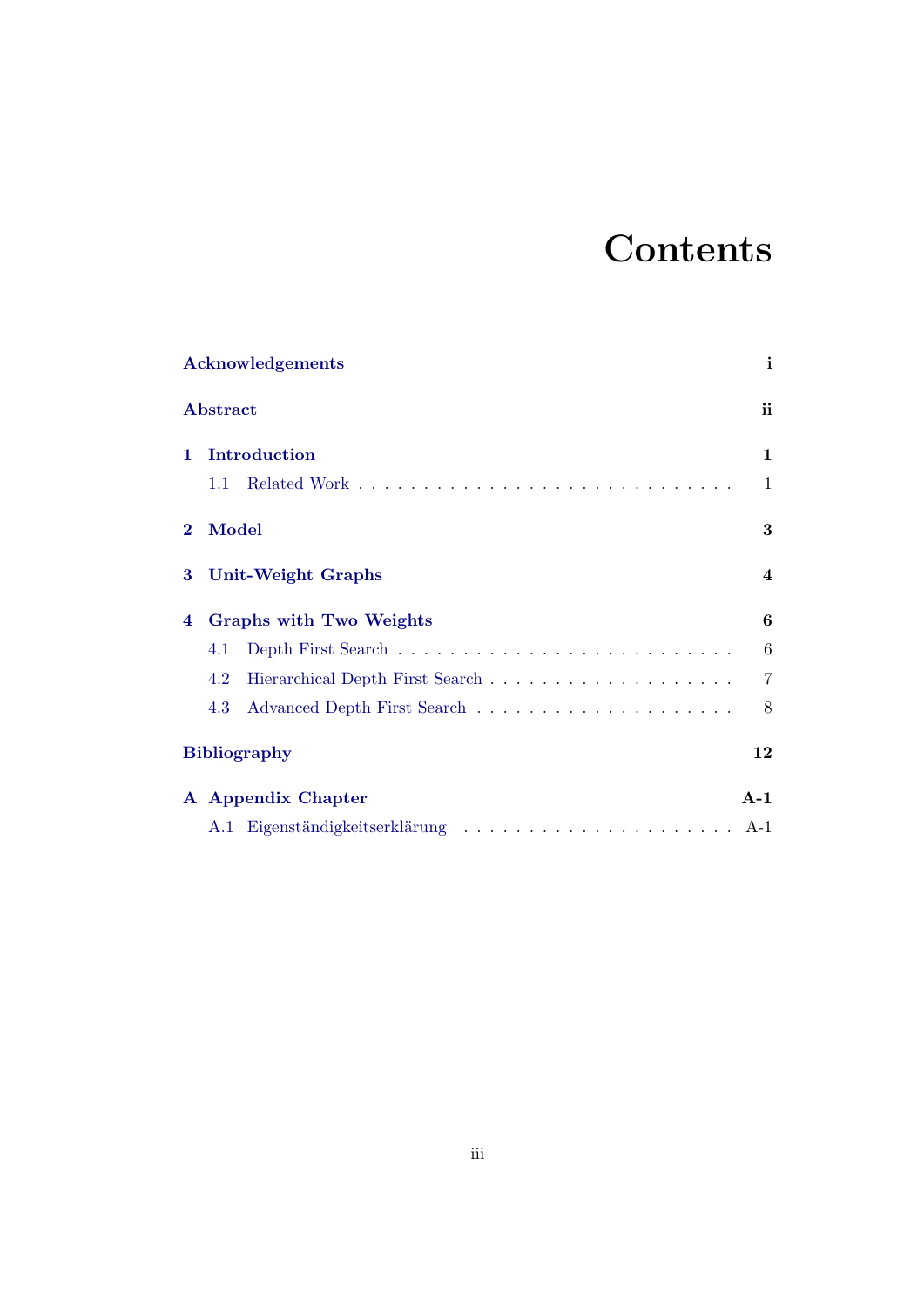### CHAPTER<sub>1</sub> Introduction

<span id="page-4-0"></span>In online graph exploration an agent has to explore an unknown input graph. At the beginning the agent does not know anything about the graph. Whenever the agent arrives at a new node all incident edges are learned. Based on the partial information, the agent has already received, he has to decide where to go next. The goal is to find a tour with as little as possible costs.

Online graph exploration is the online version of the traveling salesman problem. To measure how good an online algorithm performs, competitive analysis is used. The competitive ratio is the ratio between the costs of the online algorithm divided by the costs of the optimal solution of the offline problem.

One possible example could be a tour with a car through different cities. The online driver has no knowledge about the area and drives just after the direction signs. It learns the cities and theirs connecting roads step by step. The offline driver on the other hand gets a map in advance and has all information to plan an optimal tour.

The competitive ratio is at least 1, because you cannot be better than the optimal tour. But how much worse can you get? Is there a strategy with a bounded competitive ratio on all graphs? How does the number of edge weights influence the competitive ratio?

We take a look at graphs with one and two edge weights. We discuss the competitive ratios of existing algorithms and provide a new algorithm.

### <span id="page-4-1"></span>1.1 Related Work

One of the most intuitive strategies is called nearest neighbor or greedy. As the name implies, the explorer always chooses the nearest unexplored node as the next node to visit. Unfortunately this algorithm is only  $\log n$  competitive [\[3\]](#page-15-1). Even on unit-weight graphs it is  $\log n$  competitive [\[4\]](#page-15-2).

There has been a lot of research on the topic of *online graph exploration*. New algorithms have been introduced over a long period of time, but there is still a large gap between the lower and upper bound of the competitive ratio. A lower bound of  $5/2 - \varepsilon$  for every deterministic algorithm has been showed by Stefan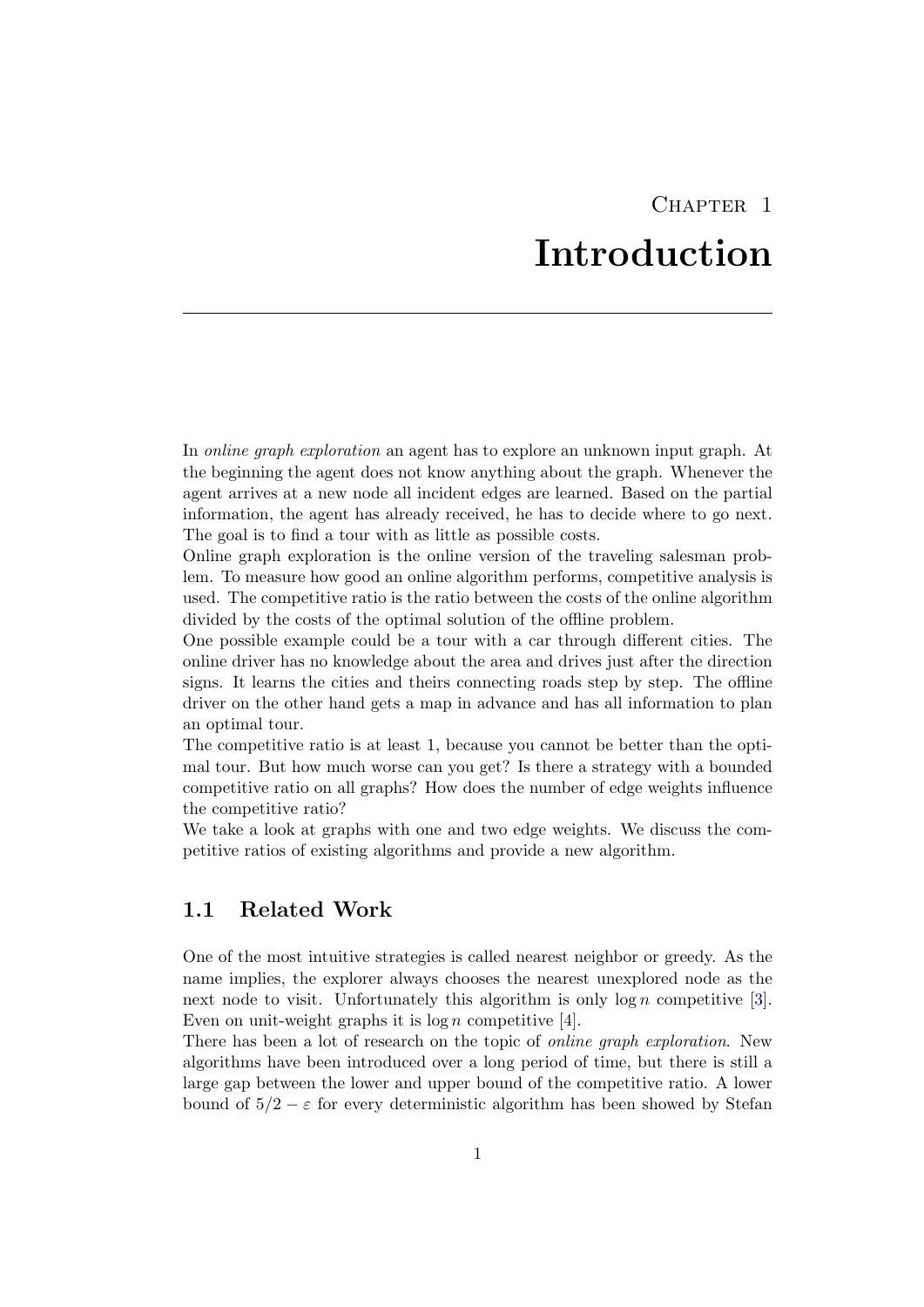#### 1. INTRODUCTION 2

Dobrev et al. [\[1\]](#page-15-3). This is until now the highest lower bound graph to the best of our knowledge. Nicole Megow et al. found an algorithm with an upper bound on the competitive ratio of  $2k$  [\[2\]](#page-15-4). With k the number of distinct weights. They generalized this result to arbitrary graphs by rounding every weight to the next power of 2 and achieved an upper bound for the competitive ratio of  $\log n$  (*n* the number of nodes in the graph). This upper bound is achieved by an algorithm called hierarchical depth first search  $(hDFS)$ . We analyse this algorithm and give a lower bound graph for any k with a lower bound on the competitive ratio of  $2k - 1$ . The basis lower bound graph consists of two different weights, but it is expandable to any number of weights.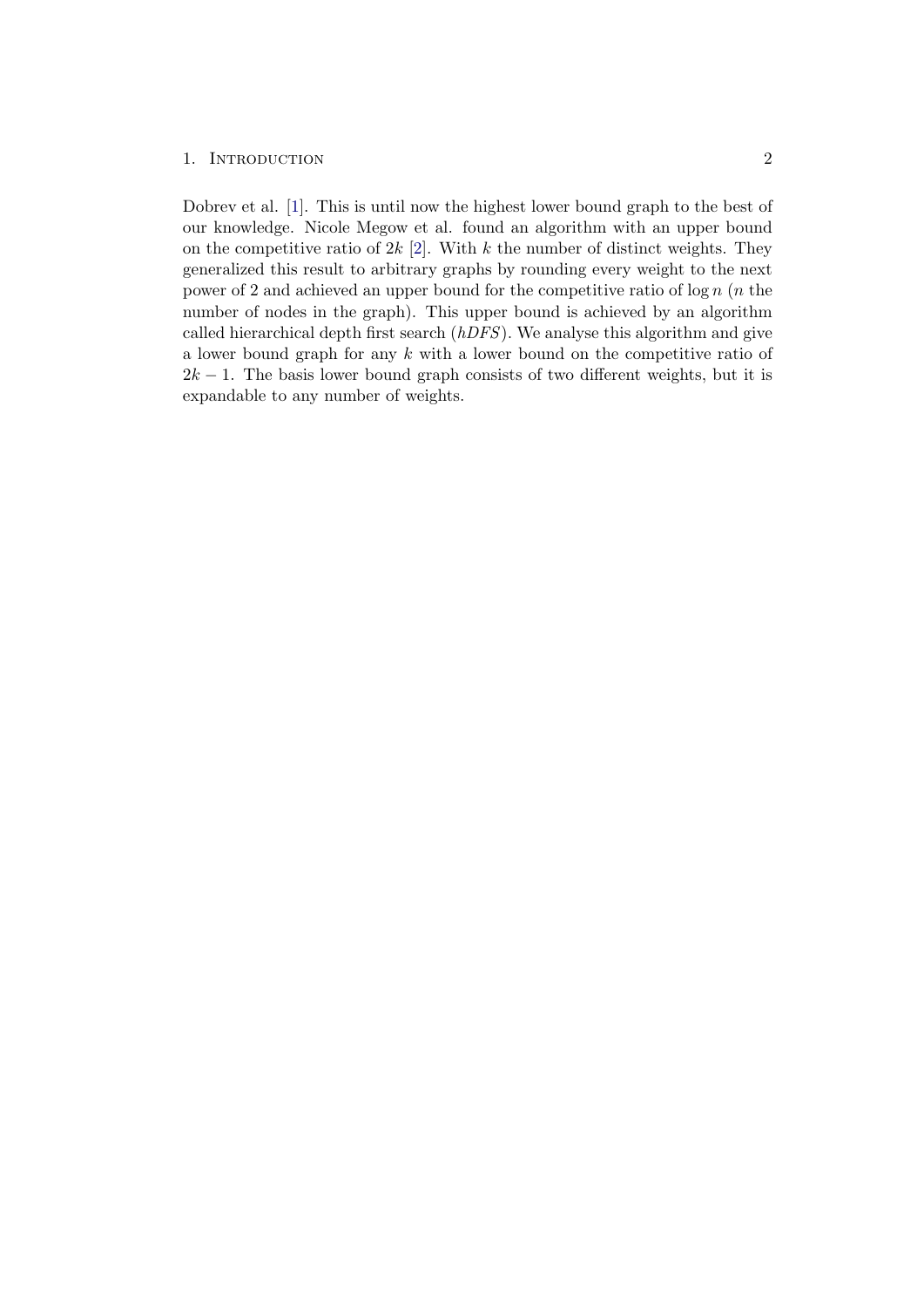## CHAPTER<sub>2</sub> Model

<span id="page-6-0"></span>There are different possible models for online graph exploration. We only consider undirected connected graphs  $G = (V, E)$ . Every edge  $e \in E$  has a nonnegative weight. The explorer has to visit all nodes. The tour begins at the start vertex  $s \in V$ . Whenever the explorer arrives at a new vertex, it learns all incident edges with their costs. But it does not know the identity of the vertex at the other end of the edge until both vertices are explored. Every vertex is distinguishable by its ID. The tour is finished, when all nodes have been visited and the explorer has returned to the start vertex. The total costs are the accumulated costs of every traversed edge.

The task is to find a tour with minimal cost. To rate the behavior of an online algorithm we use competitive analysis.

Definition 2.1. The competitive ratio for an algorithm on one graph is defined as the ratio of the cost the online algorithm accumulates and the optimal costs achieved by an offline algorithm on this graph.

Definition 2.2. The general competitive ratio for an algorithm is the highest competitive ratio the algorithm has on any graph or a graph class.

Definition 2.3. The competitive ratio for a graph is the lowest competitive ratio an online algorithm achieves on it.

**Definition 2.4.** A boundary edge  $e = (u, v)$  is an edge with one explored vertex u and an unexplored vertex  $v$ . An edge is considered explored only if both vertices are explored.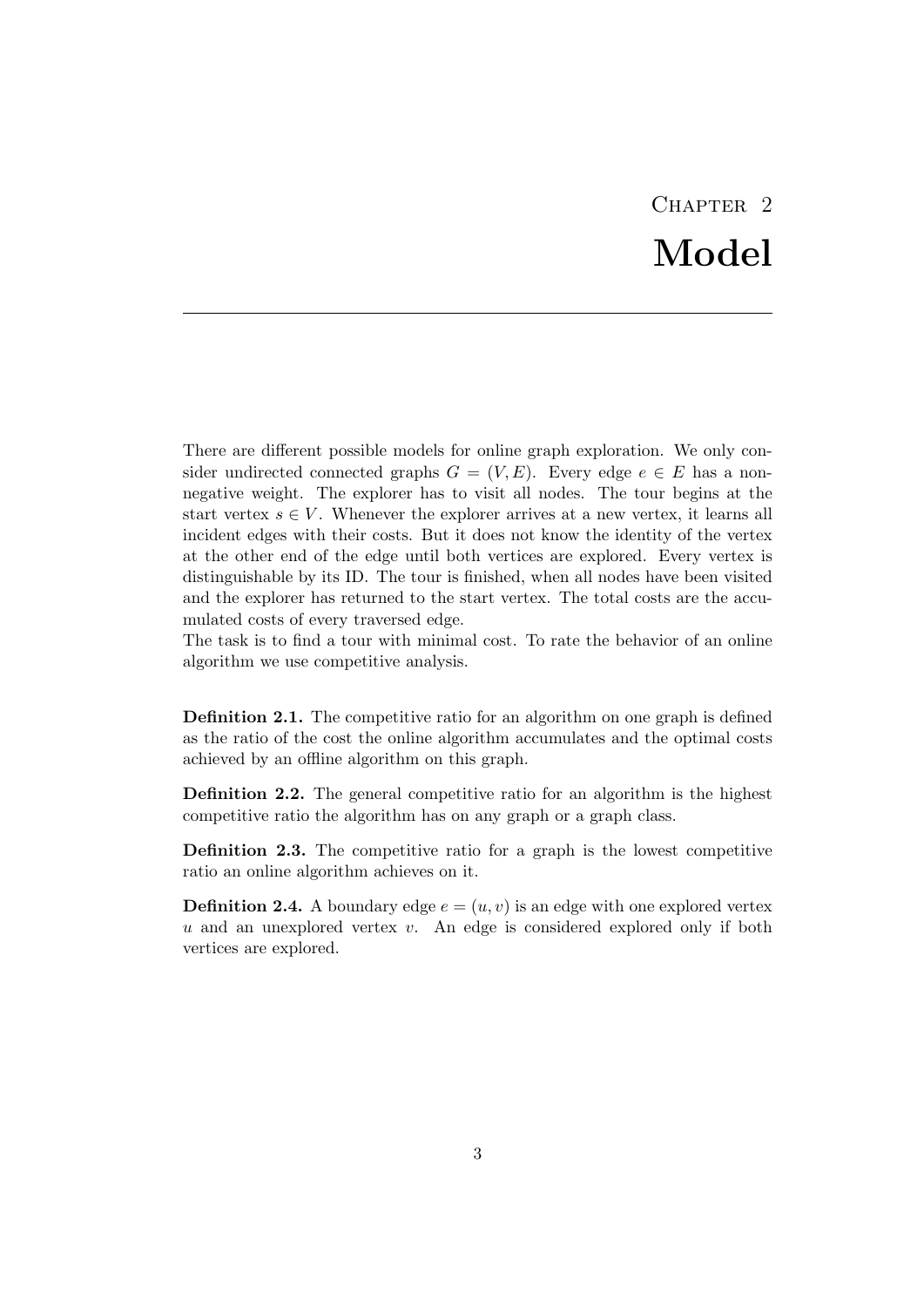## <span id="page-7-0"></span>CHAPTER 3 Unit-Weight Graphs

A unit-weight graph has only one edge weight. Without loss of generality we assume that it is 1.

We prove a constant competitive ratio of 2 on unit-weight graphs.

Theorem 3.1. The competitive ratio on unit-weight graphs is 2.

*Proof.* On our proof of the lower bound we will construct a graph  $G = (V, E)$  at which every online algorithm has at least a competitive ratio of 2.

The graph contains two special nodes. The start node and the branch node. This two nodes are connected via two paths of length l. From the branch node starts a new path. This path is not connected to anything but just ends after some nodes. The number of the nodes of this third path is determined by the behavior of the online algorithm. Figure [3.1](#page-8-0) shows one possible state of the partially explored graph G.

Since an online algorithm has to explore all nodes, it must arrive at the branch vertex after a finite number of traversed edges. At the first arrival at the branch vertex the algorithm has traversed at least  $l + 2 \cdot a$  edges. a is the number of explored nodes on that path starting from the start node and ending at the branch node which is not fully explored. If the algorithm just walked on one path yet, a might also be zero.

Now there are three not completely explored paths. One starting at the start node and two starting from the branch node. The online algorithm can explore all of these paths. Every time a new node on a path is explored an additional node is connected to this path. We call the the number of explored nodes on the path starting at the start node  $\tilde{a}$ . ( $\tilde{a} \ge a$ )

The number of explored nodes at the two other paths we call  $b_1$  and  $b_2$ . Without loss of generality  $b_1 \geq b_2$ . As soon as  $\tilde{a} + b_1 = l$  the path starting at the start node is connected with the longer of the two other paths. The number of nodes of the third path gets now defined as  $b_2+1$ . This means, that the explorer missed to visit the last node of the path. The graph is now completely constructed.

At this point the accumulated costs from the online algorithm are at least  $l + 2 \cdot \tilde{a} + 2 \cdot b_2 + b_1$ . The last two tasks of the online algorithm are to visit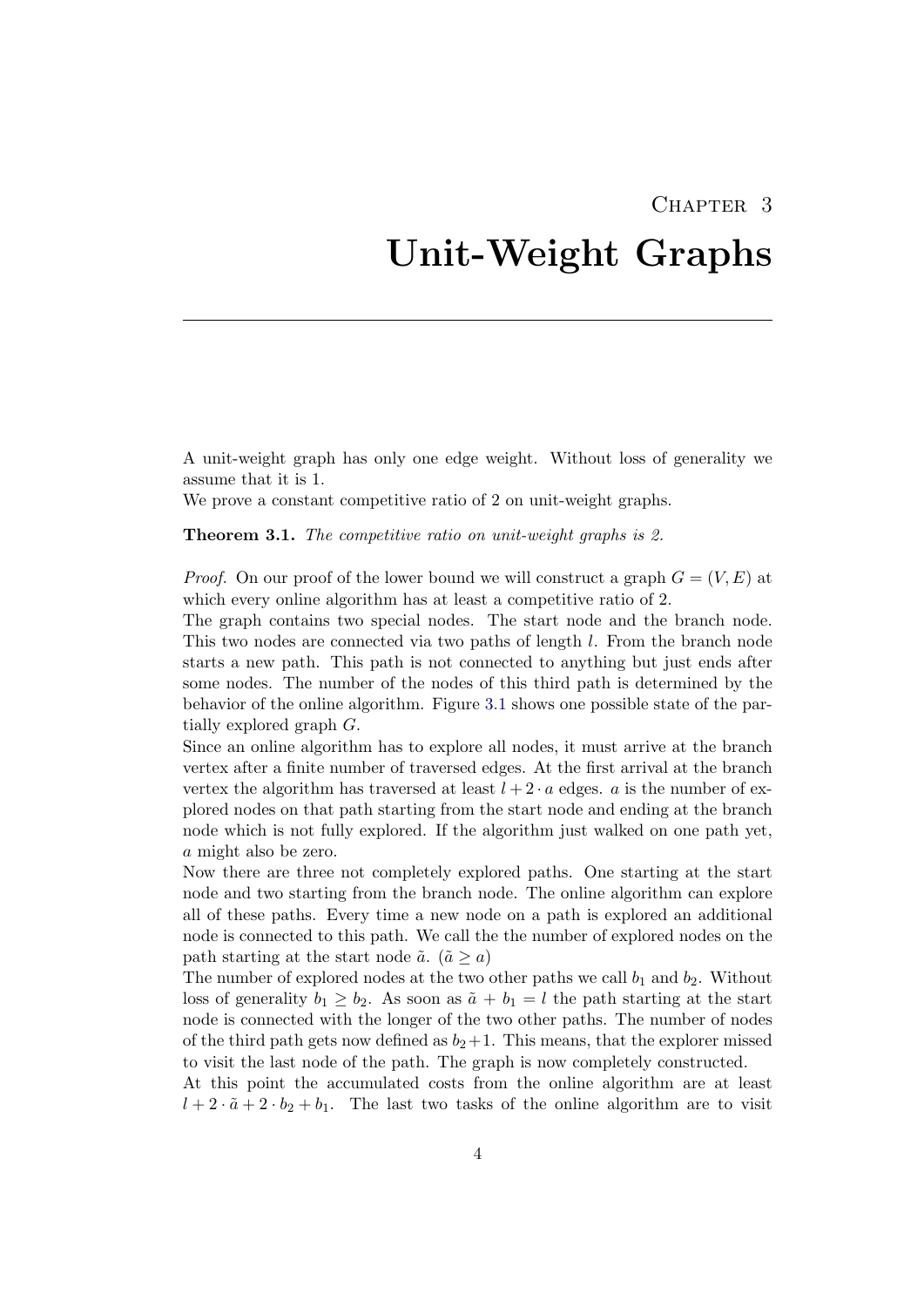#### 3. UNIT-WEIGHT GRAPHS 5

the last unexplored node of the third path and then to return from there to the start vertex.

The total costs accumulated form the online algorithm are at least:  $l + 2 \cdot \tilde{a} + 2 \cdot b_2 + 2 \cdot b_1 + 2 \cdot (b_2 + 1) + l$  $= 4 \cdot l + 4 \cdot b_2 + 2$ The minimal costs to explore this graph are:  $2 \cdot l + 2 \cdot b_2 + 2$ 

For every  $\varepsilon > 0$ , there exists an l, that the competitive ratio is equal to  $2 - \varepsilon$ .

We show a lower bound with two simple arguments: A depth first search (*DFS*) on a graph  $G = (V, E)$  with n vertices traverses  $2 \cdot (n-1)$  edges. The optimal tour traverses at least n edges. For every vertex one. Therefore the upper bound is also 2.  $\Box$ 



<span id="page-8-0"></span>Figure 3.1: Lower bound graph for unit-weight graphs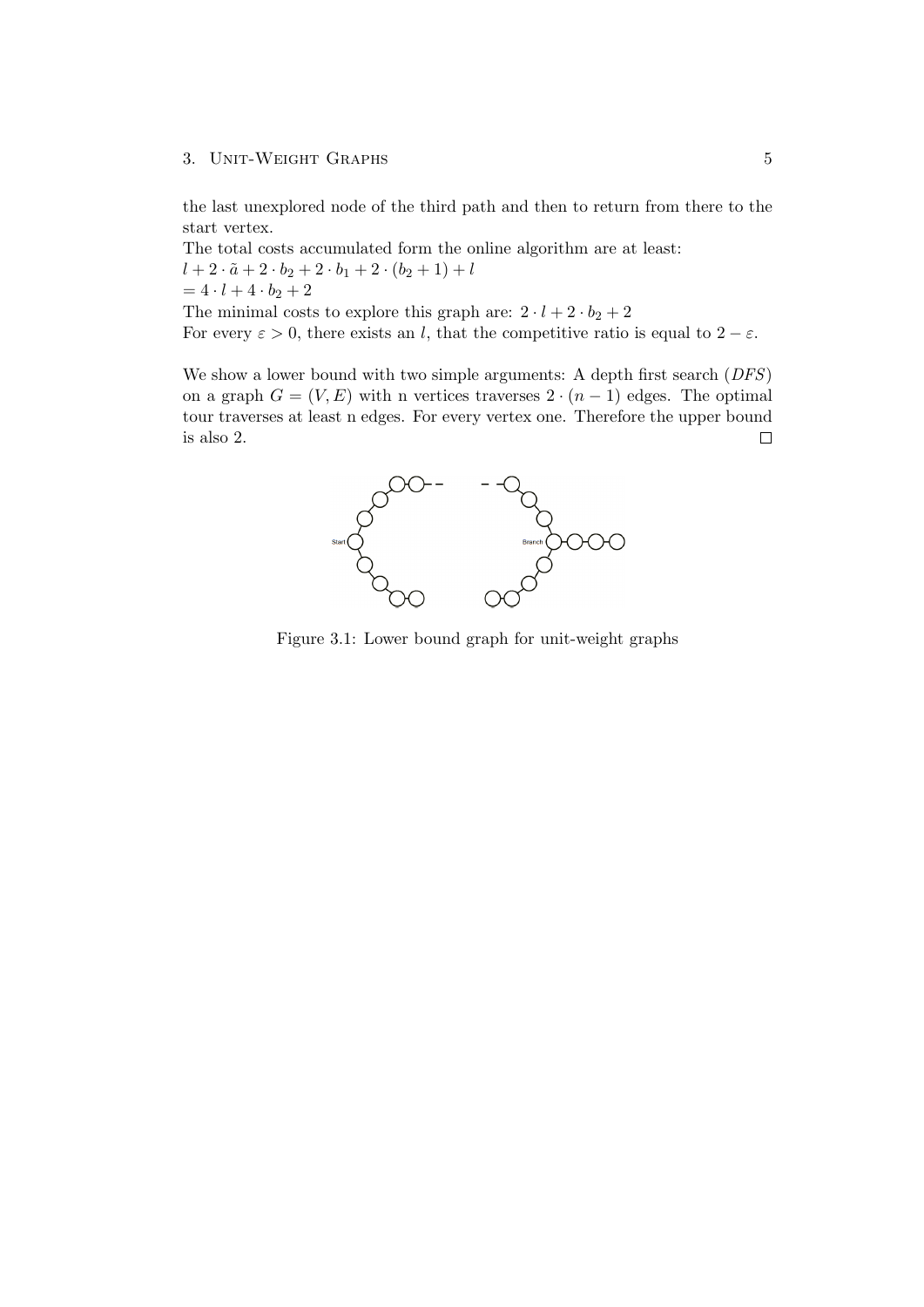### CHAPTER<sub>4</sub>

# <span id="page-9-0"></span>Graphs with Two Weights

With more weights things get more complicated. The lower bound of the com-petitive ratio increases. The authors of [\[1\]](#page-15-3) proved a lower bound of  $5/2 - \varepsilon$  for every deterministic online algorithm on arbitrary graphs.

What happens to the upper bound of the competitive ratio? The authors of [\[2\]](#page-15-4) constructed an algorithm called hierarchical depth first search (hDFS) which is 2k-competitive (k equals the number of distinct edge weights). Until now there is no known algorithm with constant competitive ratio on arbitrary graphs. On the other hand there is no proof that it cannot exist.

In this chapter we focus on graphs with two different weights. First we show that DFS works bad on graphs with two different edge weights. Later we analyze an existing algorithm called hierarchical depth first search. In the end we present our own algorithm.

### <span id="page-9-1"></span>4.1 Depth First Search

DFS works pretty good at unit-weight graphs. It has a CR of 2 and we proved that there does not exist an algorithm with a  $CR < 2$ . But how good is DFS on graphs with two weights? Unfortunately the competitive ratio gets arbitrarily bad, if the difference of the two weights increases. Without loss of generality we assume the smaller weight to be 1. For the higher weight we use the symbol  $X$ .

Lemma 4.1. A lower bound of the competitive ratio for DFS on graphs with two edge weights is  $X/2$ .

Proof. We construct the lower bound graph as follows: It consists of three nodes arranged in a triangle (see Figure [4.1\)](#page-10-1). The two edges ending at the start node have weight 1. The edge between the two other nodes has weight  $X$ . The costs for a DFS are  $2+2 \cdot X$ . The optimal costs depend on X. If  $X < 2$  the optimal costs are  $2 + X$ . If  $X > 2$  the optimal cost are 4. For large X the competitive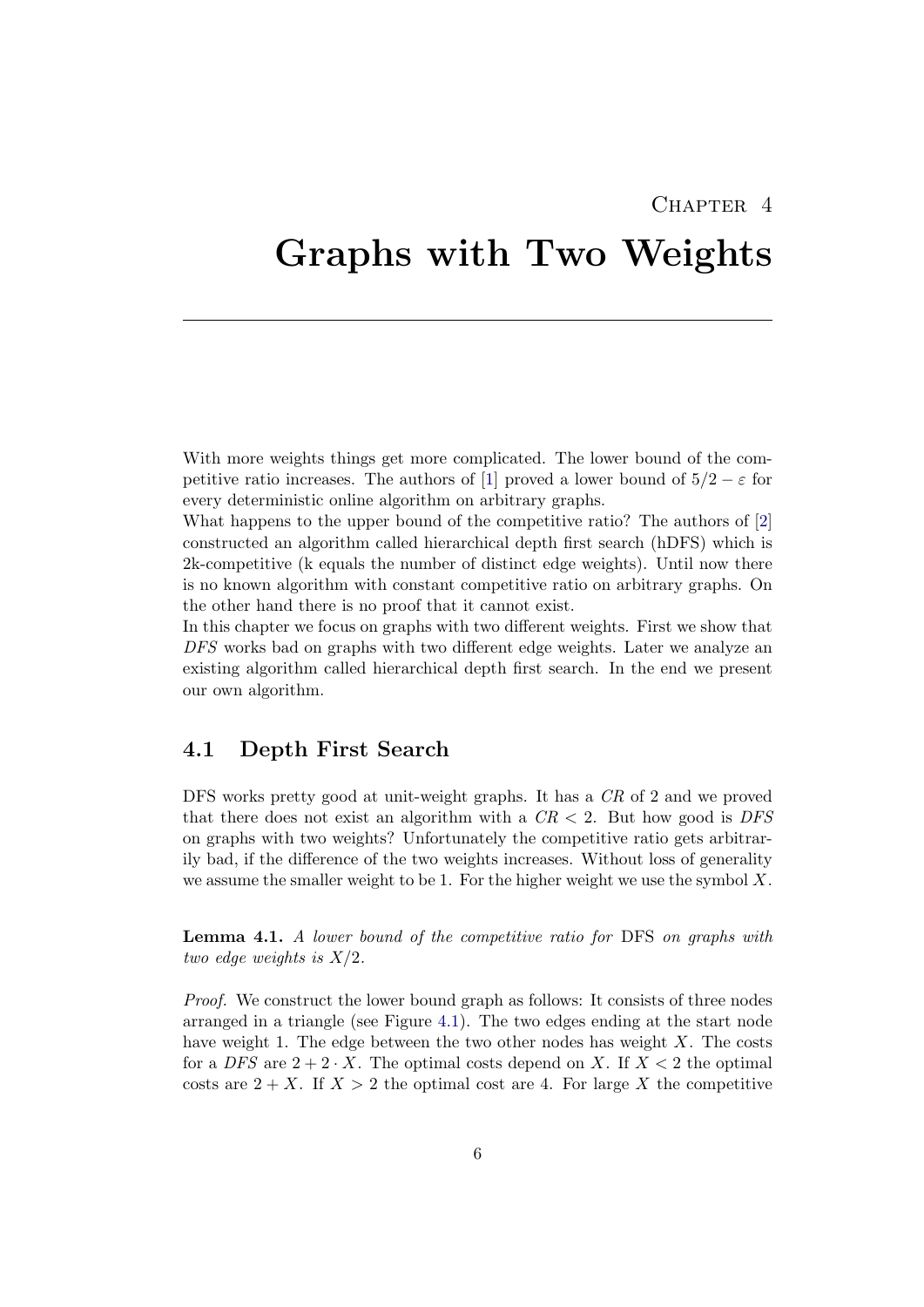

<span id="page-10-1"></span>Figure 4.1: Lower bound graph for DFS

ratio is about  $X/2$ . The competitive ratio increases linearly with respect to X.  $\Box$ 

Lemma 4.2. An upper bound of the competitive ratio for DFS on graphs with two edge weights is  $2 \cdot X$ 

Proof. An upper bound for the DFS on graphs with two different edge weights follows from these two arguments: The worst thing DFS can do, is always take en edge of weight X. This leads to costs of  $2 \cdot (n-1) \cdot X$ . The optimal solution has at least costs of  $n$ . Hence the competitive ratio for  $DFS$  is always smaller then  $\frac{2 \cdot (n-1) \cdot X}{n} \leq 2 \cdot X$  $\Box$ 

### <span id="page-10-0"></span>4.2 Hierarchical Depth First Search

Hierarchical depth first search hDFS [\[2\]](#page-15-4) explores an input Graph  $G = (V, E)$ in a DFS manner. But it only focuses on a subgraph  $\tilde{G}(v, w)$  of G (with v the current position and w some weight).  $\tilde{G}$  is composed of all nodes, which are accessible with edges of weight at least  $w$  from  $v$ . The weight  $w$  is chosen as the smallest value such that  $\tilde{G}$  still contains boundary edges.

The algorithm does not consider the actual distance it takes to explore a new vertex but only the value of the highest edge weight it has to traverse. This fact leads to situations, where the algorithm walks very long distances because it always takes the smaller edge weight first.

We construct a lower bound graph  $G = (V, E)$  where we exploit this behavior. The start vertex has 4 neighbors. All are connected to the start vertex with an edge of weight 1. Two neighbors are the starting points of two chains of length l. In these chains all nodes are connected to their neighbors with an edge of weight 1. After this two chains are built there are 4 leafs in the graph. The two neighbors from the start node, which have not been changed yet and the two endpoints of the chains. Then add to every leaf the lowest weight of all  $k$  weights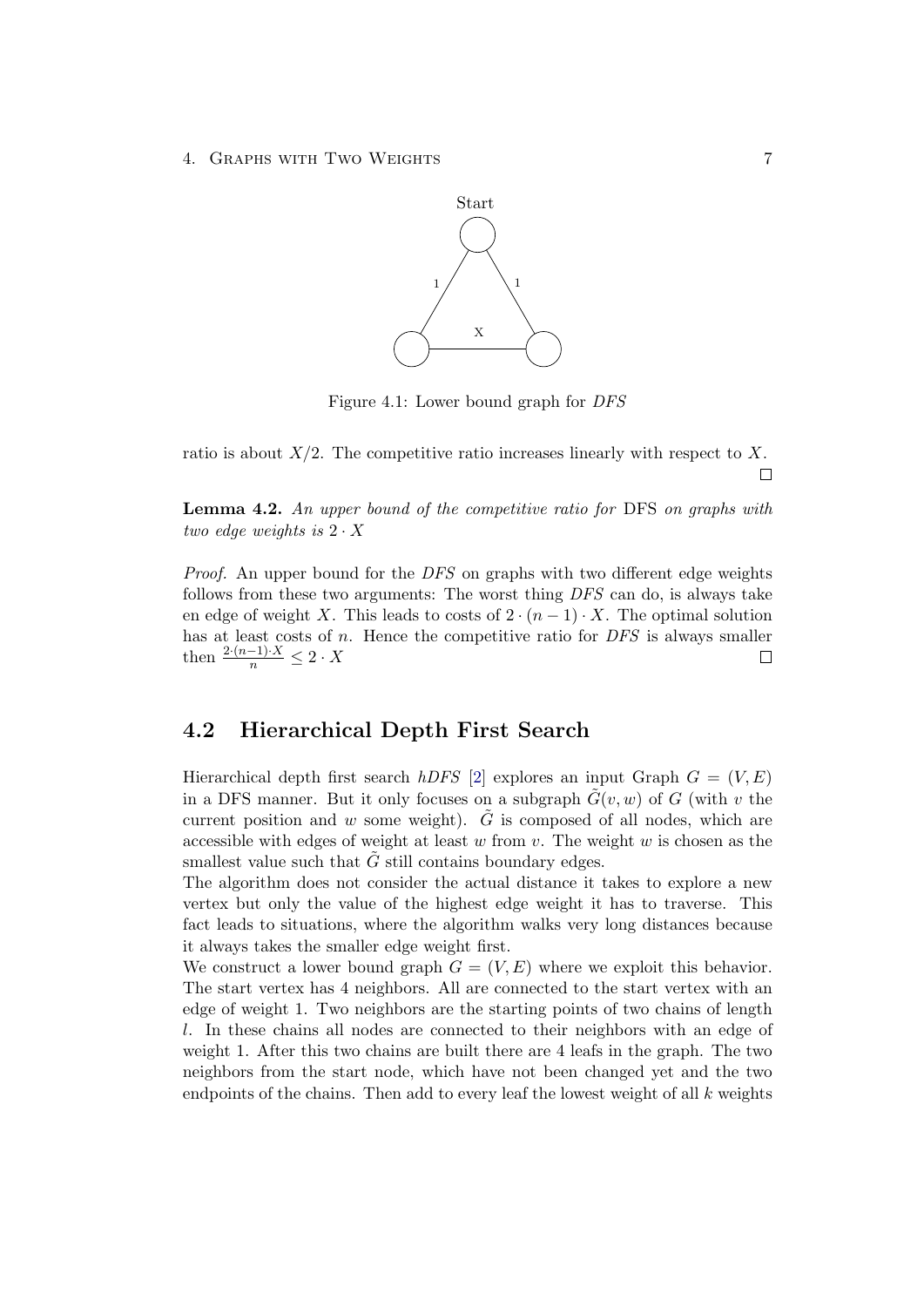4. Graphs with Two Weights 8



<span id="page-11-1"></span>Figure 4.2: Lower bound graph for hDFS

you want to add to the graph. Repeat this step until no distinct weights are left. Finally merge the two end nodes of the chains of the length  $l + k$ . An example how this could look like with three weights is shown in Figure [4.2.](#page-11-1)

The optimal tour has costs of:  $2 \cdot l + 6 \cdot \sum_{i=1}^{k}$  $i=1$  $w_i - w_k$ 

 $hDFS$  traverses the chains of length  $l$  two times for every weight, because the algorithm does not take higher boundary edges if it can reach other boundary edges with smaller weights. The graph has two additional chains which contain all edge weights for the reason that there is always an unexplored boundary edge near the start and the explorer has to return and cannot take two new nodes at once on the long chains of length  $l$ . For the highest edge weight the algorithm takes only one chain twice.

hDFS has at least costs of  $2 \cdot (2 \cdot k - 1) \cdot l$ . If l is large enough the competitive ratio of  $hDFS$  is  $2 \cdot k - 1$  on these graphs.

### <span id="page-11-0"></span>4.3 Advanced Depth First Search

Advanced depth first search aDFS is our algorithm designed to explore graphs with only two different edge weights. As the name implies, it does a DFS but with certain exceptions.

aDFS avoids the disadvantages of hDFS. Our algorithm does not go back large distances, if there is a boundary edge of weight X. But what does large mean? When should you return and when should you take an edge with a large weight? We answer this question with the following consideration. Imagine a cycle with one edge of weight  $X$  and the other edges with weight 1. The explorer has to visit all nodes and then to return to the start. After which number of visited nodes should the explorer return if it is in front of the X edge?

If the cycle has less than  $X$  edges of weight 1 it is always better to go back than to explore the edge of weight  $X$ . If the cycle has more than  $X$  edges of weight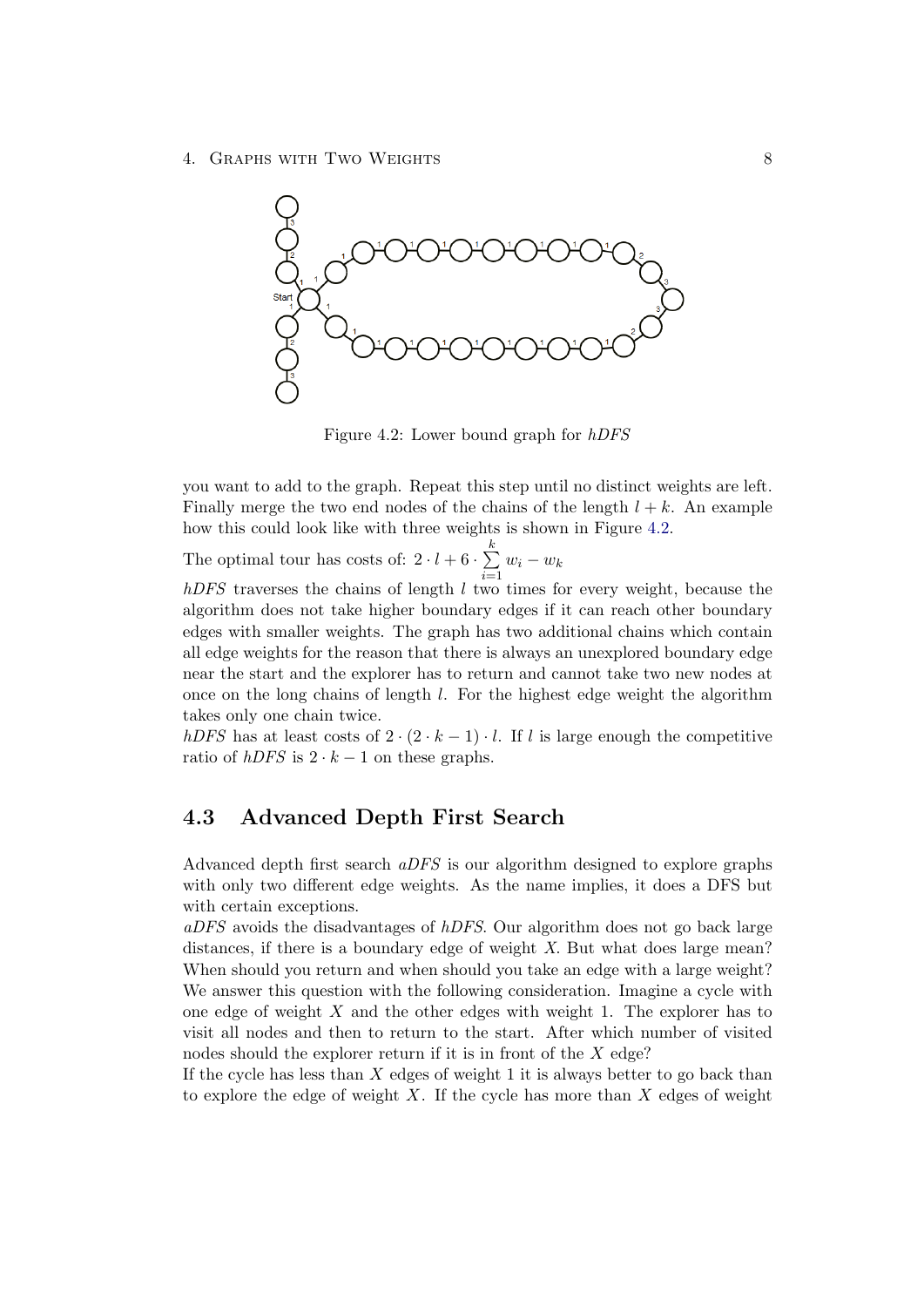#### 4. Graphs with Two Weights 9

1 it is always better to traverse the edge of weight  $X$  and finish the tour in one round. Unfortunately the explorer does not know the total number of nodes in the cycle but knows the number of already visited nodes.

**Definition 4.3.** A boundary edge  $e = (u, v)$  of weight X is called blocked, if there is a boundary edge  $e' = (u', v')$  of weight 1 with a shortest path between the two explored nodes of these two boundary edges smaller than X.

**Definition 4.4.** A boundary edge  $e = (v, u)$  of weight X is called unblocked, if there is no boundary edge  $e' = (u', v')$  of weight 1 with a shortest path between the two explored nodes of these two boundary edges smaller than X.

**Definition 4.5.** A boundary edge  $e = (v, u)$  of weight 1 is allways considered to be unblocked.

Lemma 4.6. There exists a strategy with a competitive ratio of 2 on these cycles.

Proof. The strategy is to perform a DFS but to ignore blocked boundary edges. If the agent has visited all nodes it returns to the start on the shortest path and does no backtracking.

There are two cases: The edge of weight  $X$  is blocked or unblocked when the agent arrives there.

If the edge of weight  $X$  is blocked when the agent arrives there, the agent returns to the start and then explores the other side of the cycle until it arrives at the other endpoint of the edge of weight  $X$ . Then the agent has visited all nodes and returns to the start. As the agent explored all nodes with an edge of weight 1 and traversed all this edges twice the costs cannot be higher than twice the optimal costs.

If the edge of weight X is unblocked the agent explores all nodes in one round. As the edge of weight  $X$  is unblocked there are more than  $X$  edges of weight 1  $(n)$ is bigger or equal than  $X$ ). The costs accumulated by this strategy are smaller than two times the minimal costs.  $\Box$ 

A first idea could be that the explorer is not allowed to depart further than X from a blocked boundary edge. This turns out to be a very bad idea. Figure [4.3](#page-14-0) shows a lower bound graph with an arbitrarily bad competitive ratio for this constraint. We assume that there are  $a$  chains of edges of weight 1. This chains all have a length of X. The chain on the left side has length  $X - 1$ . On every node of this chain one node is connected with an edge weight of X.

Since the agent is not allowed to depart further than  $X$  from a blocked edge, the only possibility to unblock all edges of weight  $X$ , is to explore every round one additional edge on every chain of edges of weight 1. After  $X - 1$  repetitions of this step all nodes of the graph are explored.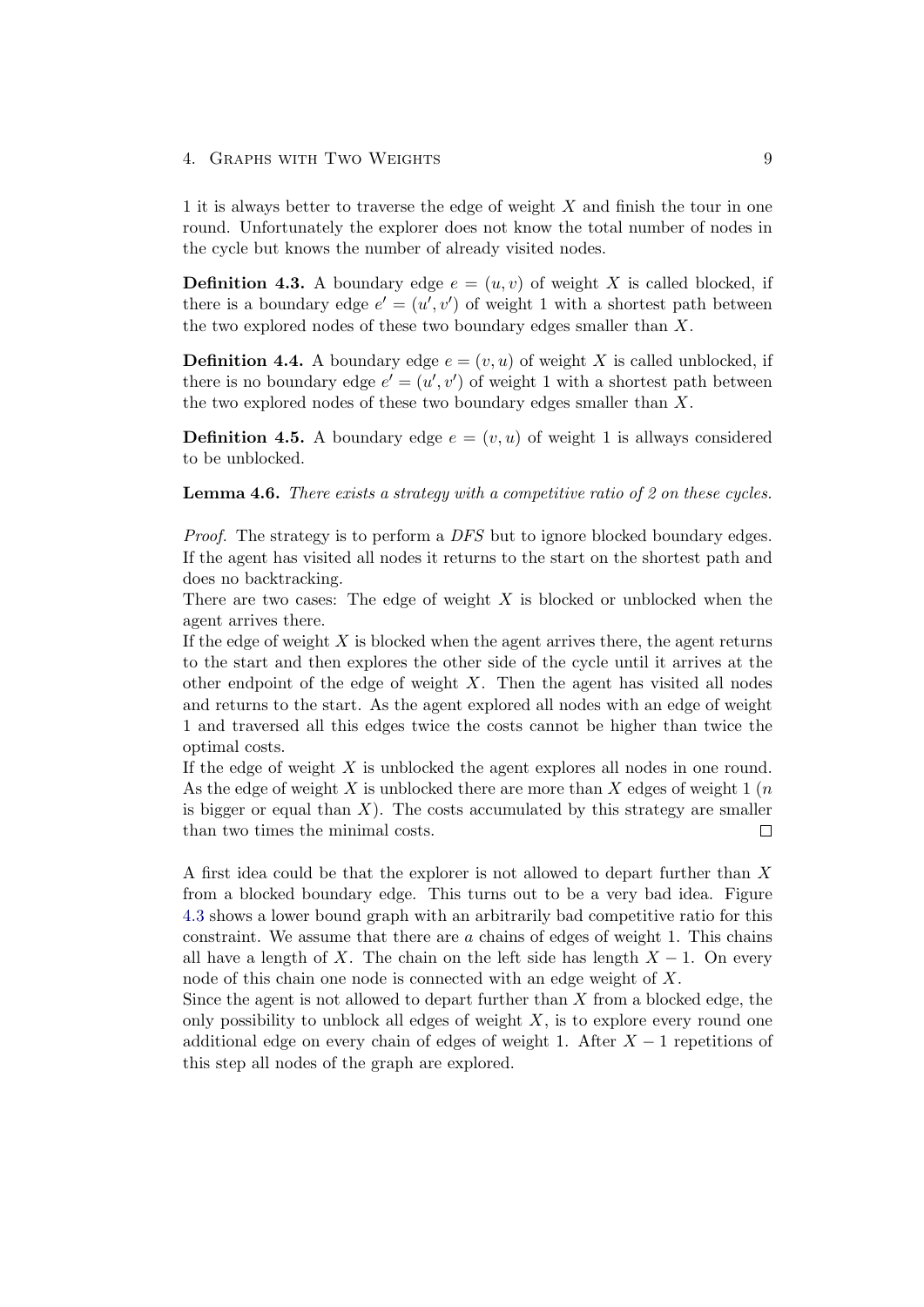#### 4. Graphs with Two Weights 10

The optimal tour costs are:  $2 \cdot X \cdot X + 2 \cdot (a+1) \cdot X$ 

The online algorithm has costs of:  $2 \cdot X \cdot X + (a+1) \cdot \sum_{n=1}^{X}$  $i=1$ i

 $= 2 \cdot X \cdot X + (a+1) \cdot X \cdot (X+1)/2$ 

If a is chosen as X and X is large enough a lower bound of the competitive ratio of an algorithm with this constraint is about X.

Another problem of an algorithm with this repression are deadlocks. Two boundary edges of weight X are blocked by two different boundary edges of weight 1. The first boundary edge of weight 1 is too far away from the second boundary edge of weight X and vice versa. Therefore neither of them is unblocked and the algorithm gets stuck.

#### Algorithm  $aDFS(G, u)$

**Input:** A partially explored graph G, a vertex  $u \in V$ 

- 1: if there is a boundary edge  $(u, v)$  of weight 1 do
- 2: traverse  $(u, v)$
- 3: aDFS(G',v) //G' partially explored graph when the explorer moved to v
- 4: else if there is an unblocked boundary edge  $(u, v)$  of weight X do
- 5: traverse  $(u, v)$
- 6:  $aDFS(G', v)$  //G' partially explored graph when the explorer moved to v
- 7: **else if** all nodes are visited and  $u$  is the start node  $\bf{do}$
- 8: break
- 9: else do
- 10: plan a shortest tour through all vertices which have an unblocked boundary
- 11: edge and then back to the start
- 12: traverse  $(u, v)$  // v first vertex of this tour

13: 
$$
aDFS(G', v) // G'
$$
 partially explored graph when the explorer moved to v

14: end if

The solution is to cancel this rule. The final specification of advanced depth first search aDFS is formally written above. Whenever the explorer is at a node with a boundary edge of weight 1 it takes this edge. If the explorer is at a node with an unblocked boundary edge of weight  $X$  and no boundary edge of weight 1  $aDFS$  also traverses this edge of weight X. If there are no unblocked boundary edges at the current node the algorithm plans a shortest tour through all nodes with an unblocked boundary edge and then back to the start. Advanced depth first search just visits the first node of this shortest tour. At this node is at least one unblocked boundary edge, which will be traversed next.

For the new specification we have not found any lower bound graph with a competitive ratio larger than 2. On any cycle with two different edge weights aDFS has at least a competitive ratio of 2. The graphs with two different edge weights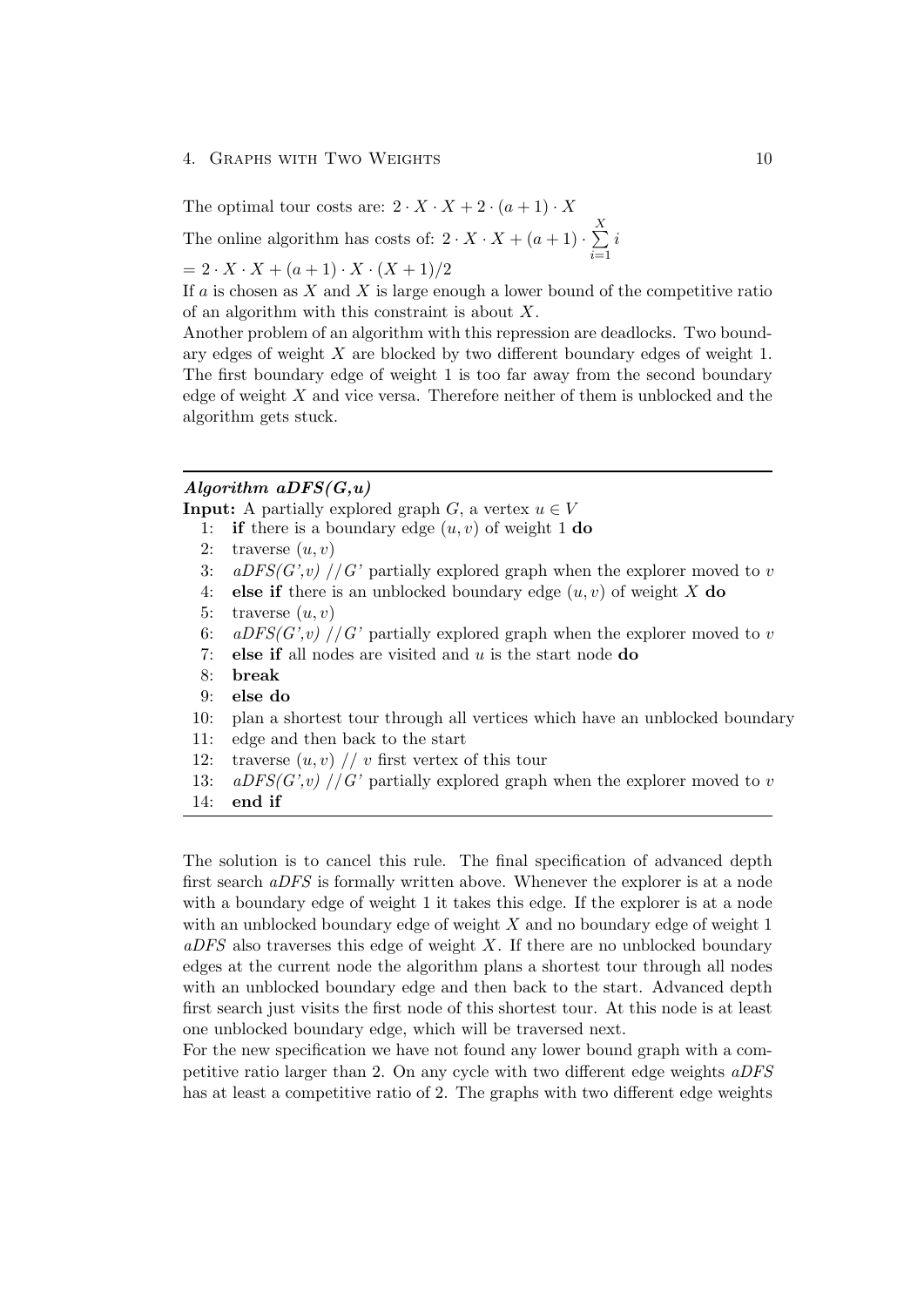4. Graphs with Two Weights 11



<span id="page-14-0"></span>Figure 4.3: Lower bound graph

on which hDFS has a competitive ratio of 3 aDFS has a competitive ratio of less than 2. Also with the graphs on which the greedy algorithm has a competitive ratio of  $\log n$  aDFS is still below 2.

We have no proof for an upper bound of the competitive ratio for aDFS due to the fact that the behavior of the tour planning is not really predictable. But it seems that aDFS performs better on graphs with two different weights than the others do.